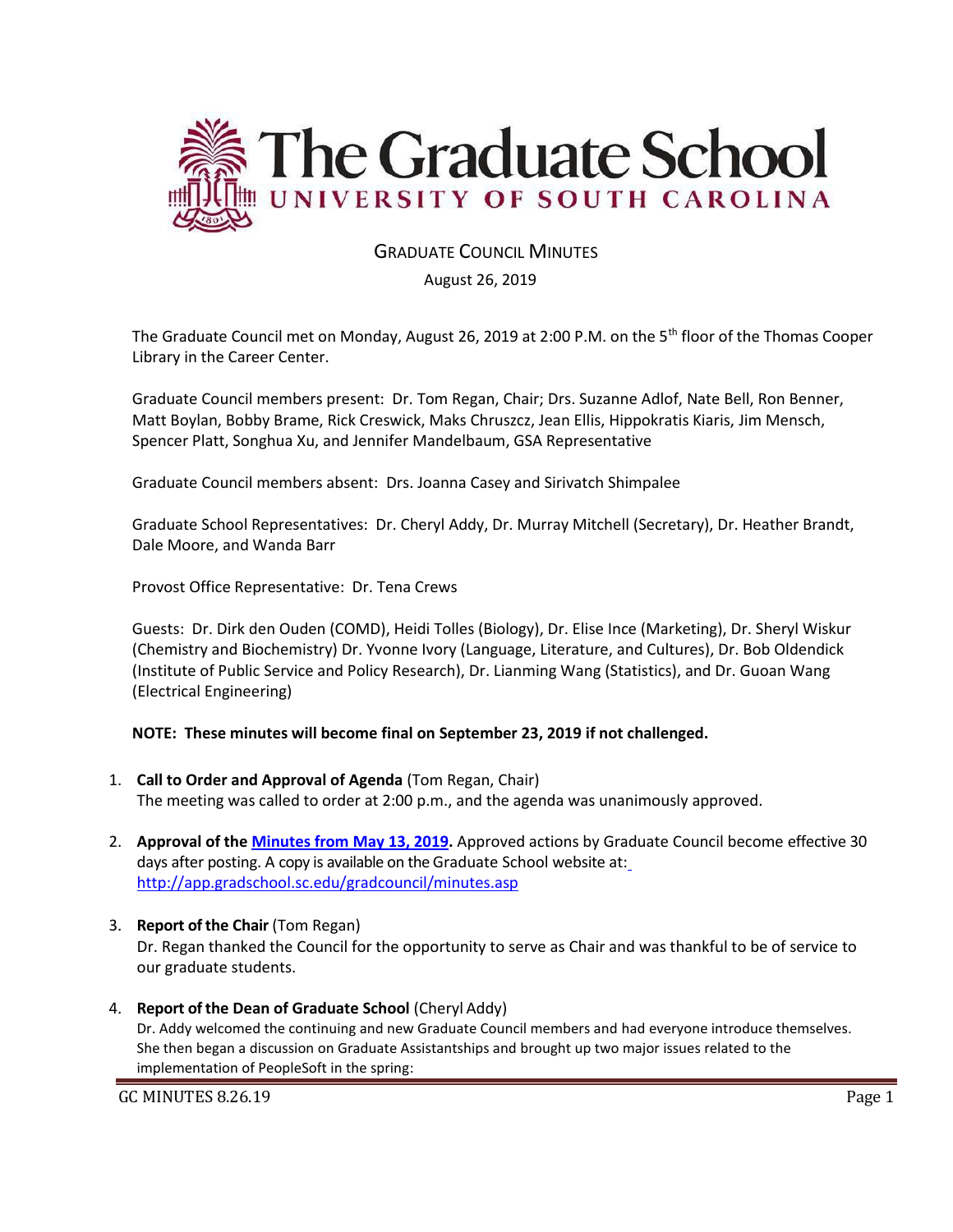- 1. Our graduate assistantship policy (ACAF 4.00) is a mix of academic/student issues (responsibilities, tuition abatement) and Human Resources (HR)/employment details that must reflect compliance with all relevant state and federal laws. In the Human Capital Management (HCM—the system that has replaced VIP) implementation, some of the business rules were changed without our knowledge. The biggest is that graduate staff assistants are NOT exempt from Fair Labor Standards Act (FLSA) rules, specifically, minimum wage and overtime. Academic Affairs (ACAF 4.00) defines a Graduate Assistant (GA) as a temporary SALARIED employee, but HR changed the processing for Graduate Student Assistants (GSAs) to hourly employees. For the time being, they are processing the same, but the policy must be updated to reflect the distinction. Dr. Addy is committed to assuring that we maintain eligibility for the tuition abatement and health insurance subsidy for all GAs, regardless of type. (Research, teaching and instructional assistants are FLSA exempt without challenge.)
- 2. Pay lag and earlier HR deadlines: The pay lag has been widely communicated, and the earlier deadlines are in response to both the anecdotal reporting of time involved in processing in the new system and continuing challenges with some units submitting hiring proposals much later than the employment start and HR deadlines. However, this creates a challenge for payment of remaining tuition and fees, especially for new graduate students who were likely not yet on campus for the published deadline for August 16 hires. The Bursar already had an Employment Payment Plan that is designated for GAs that spreads the tuition and fees payment over six equal payments with no deposit or processing fee. The payments are autodrafted on the dates for payroll. Previously, the drafts were the six pay periods in September, October and November, but the Bursar has already agreed to change that to October 1 and 15, November 1 and 15, and December 1 and 15 (on or after the six payrolls). We are working on the communication strategy, but the focus is on the 107 GAs who are on the list as at risk for being dropped on Wednesday.

Dr. Addy also discussed special consideration for military and honorably discharged veterans: Undergraduate admissions has a set of questions on the student application that address military/veteran status for data collection. Select active military and veterans may qualify for resident tuition based on state law (and described in policy FINA 4.03). The bursar's official schedule also lists a much-reduced undergraduate tuition for active duty military that does not have a parallel at the graduate level. Dr. Addy has received a request to have an application fee waiver for military and veterans and has explored this with various stakeholders. This would require adding questions to collect information about eligibility and a process to approve requests. The current waivers are primarily for things like international scholars (e.g., Fulbright) for whom we have a separate application process rather than a regular CollegeNet application. After much discussion, it was decided that more information is needed to make a formal decision at this time.

#### 5. **Report of the Secretary of the Graduate Council** (Murray Mitchell)

Dr. Mitchell added a 'Welcome back!' to all present. He reported that the Graduate Council is not yet back to full strength. We still have space for one "replacement" member to serve until 2021, and two additional slots for full 3-year terms. Beyond these openings, Dr. Songhua Xu from Integrated Information Technology has been nominated and has agreed to serve if elected—this nomination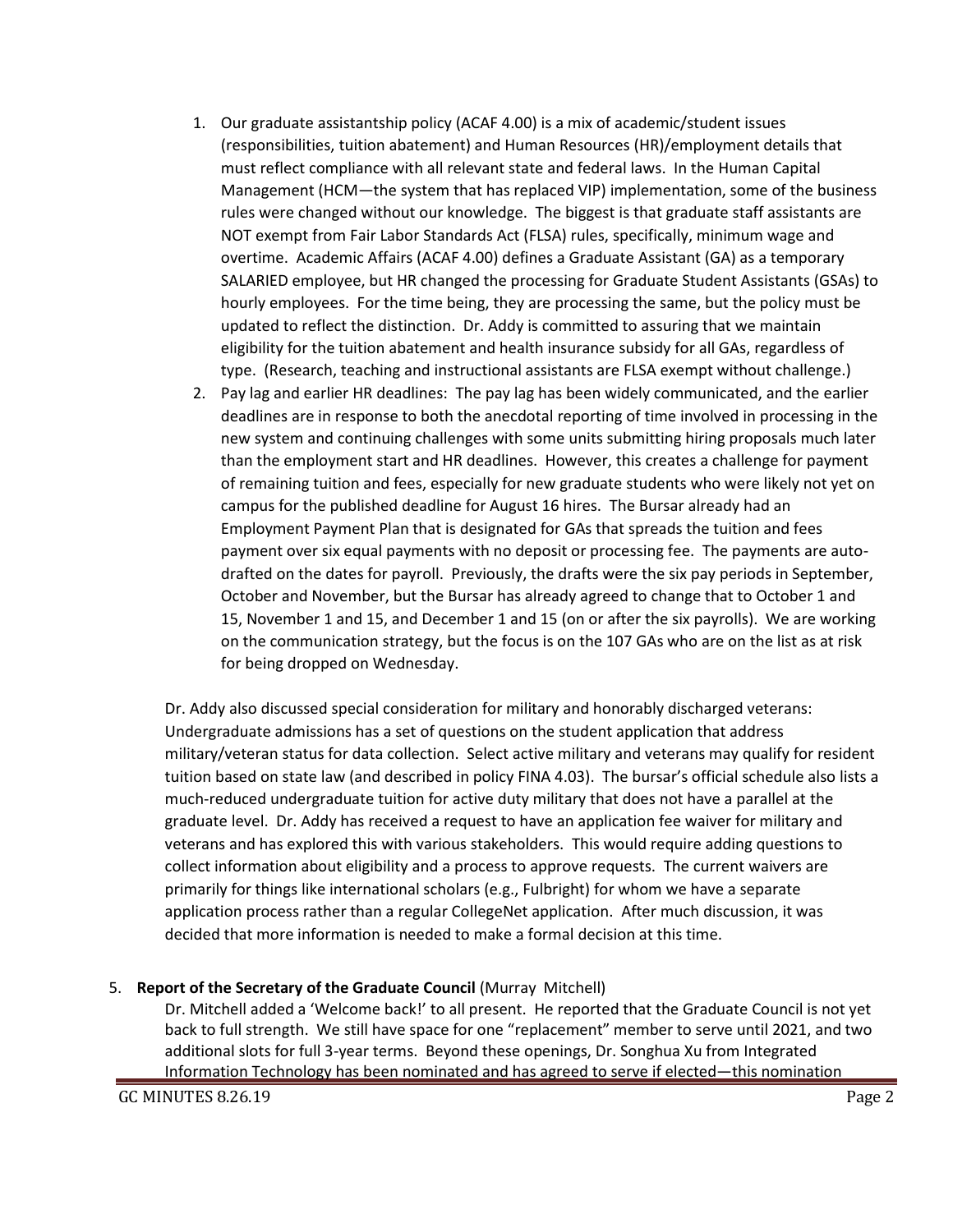requires confirmation of the Graduate Council. So, at this time, I would like to offer the nomination of Dr. Xu for membership on the Graduate Council; a vote is required.

Dr. Regan called for a vote and Dr. Xu was unanimously supported for membership on the Council.

Dr. Mitchell added that he has reached out to the College of Education, the Business School, College of Social Work and School of Music for additional nominees. He reported also working on filling the five committees that report to the Graduate Council:

- 1. Humanities, Social Sciences, Education and Related Professional Programs (17 pending proposals)
- 2. Science, Math and Related Professional Programs (17 pending proposals)
- 3. Academic Policies and Practices
- 4. Grievances, Appeals and Petitions (1 pending appeal)
- 5. Fellowships and Scholarships.

Each of these committees must be chaired by a Council member; but there is more flexibility in the remaining members of each committee.

Dr. Mitchell then requested support from Council members to encourage their colleagues in home academic units to be more attentive to the advising and mentoring needs of their students. He reported that a typical doctoral student is required to enroll in a minimum of 12 hours of dissertation preparation, while some require a few additional hours due to unforeseen issues (e.g., access to a data set, loss of a committee member, personal issues, etc.). That said, there would seem to be some excessive use of this accommodation when students amass more than double that number of hours. Recent cases have arisen where students have amassed 28 hours where all but 3 have expired (e.g., must be less than 10 years old at the time of graduation); 39 hours, 49 hours and so far, the highest number located of 52 hours of dissertation preparation. This seems excessive and greater attention to student progress to degree appears to be needed.

Discussion ensued and the possibility of generating a report on a regular basis, to identify students who have accumulated 20 or more hours of dissertation preparation was identified as a viable strategy to more systematically identify and provide better guidance for students and their doctoral advisors.

## 6. **Report on Professional Development** (Heather Brandt)

Dr. Brandt reported that the 'go live' launch date for the Graduate School's new website was still on schedule for Wednesday, August 28 at 9 a.m. Please visit the website at your earliest convenience and have a look (gradschool.sc.edu).

On Monday, September 9<sup>th</sup>, there will be a Graduate Student Extravaganza from 9 a.m. until noon in the Russell House Ballroom featuring free professional headshots, resume and CV reviews by the Career Center staff, and giveaways. Please share the attached flyer with your departments.

The Career Center will again partner with J.C. Penney at Columbiana Mall to offer great discounts on business attire to help our graduate students prepare for upcoming job fairs. Stay tuned for more information on this event.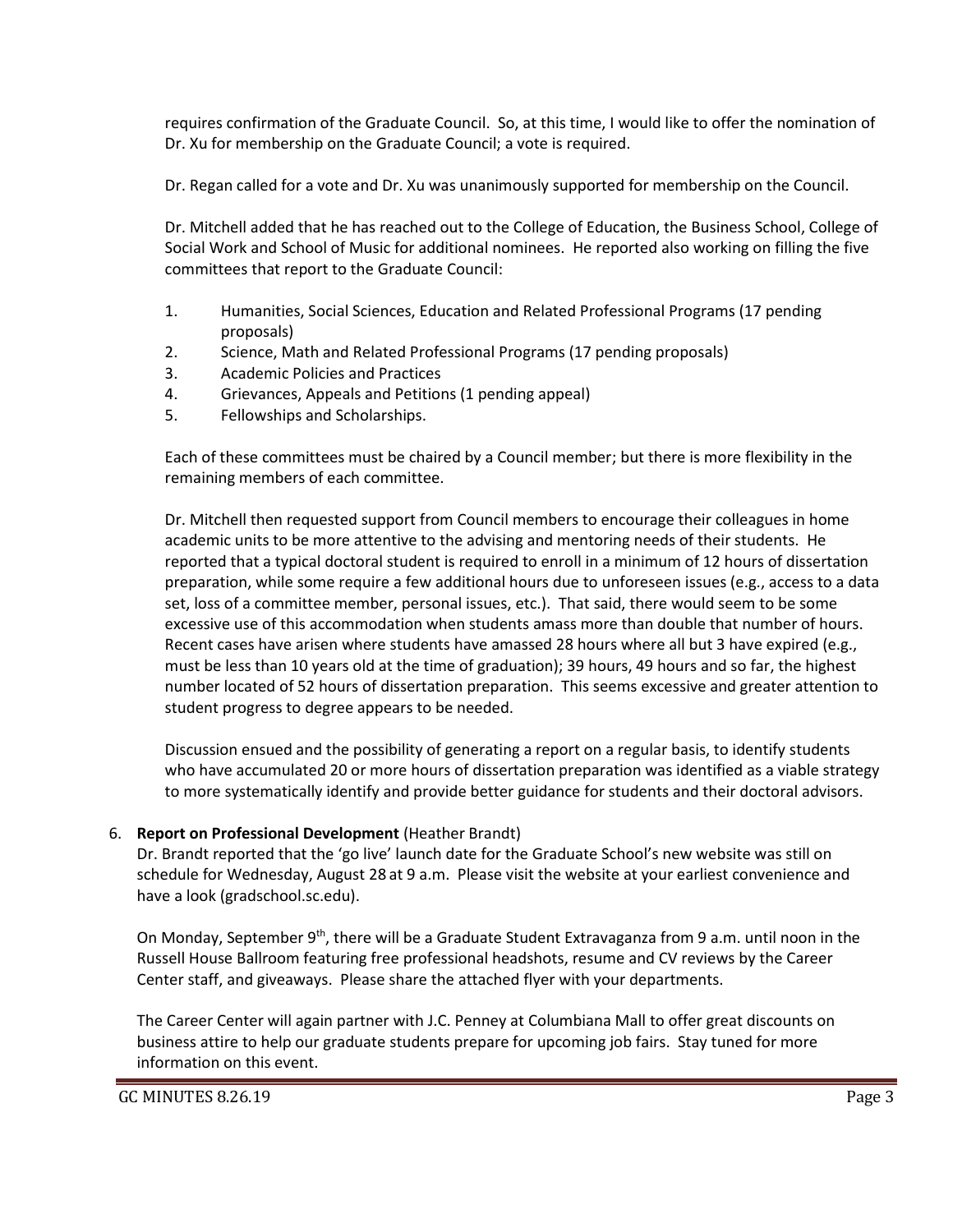7. **Report of the Graduate Student Association Representative** (Jennifer Mandelbaum) Jennifer reported that there are 4 executive officers and 16 cabinet members in the GSA for this academic year; a full list of members is available as sc.edu/gsa.

Jennifer announced that the first official GSA cabinet meeting will be held this Friday, August 30th at 5:00 p.m. in Russell House, 2nd floor inside the Leadership and Service Center (all are welcome to attend) and the GSA is looking forward to working with Dr. Brandt on professional development opportunities for graduate students.

The GSA is working on next steps/action as a follow up to the stipend survey conducted last year, and the GSA is also working on securing a meeting with President Caslen.

The GSA continues to work with helping graduate students with payroll lag issues, health insurance subsidies and understanding GA policies.

- 8. **Report of the Academic Policy and Practices Committee** (Chair To Be Announced) No report.
- 9. **Report of the 500/600 Level Courses, Distributed Learning and Special Topics Courses** (Murray Mitchell)

This report is presented to Council for informational purposes only; no action is necessary.

#### **500/600 Level Courses**

None at this time.

#### **Distributed Learning Proposals**

- **EDRD 500** (3) Content Area Literacy PK-12 (Course Change Proposal: Fall 2020)
- **EDEX 616** (3) Instruction of Students with Specific Learning Disabilities (Course Change Proposal: Summer 2019)
- **SLIS 797** (3) Fake News and Alternative Facts: Information Behavior in a Post-Truth Era (Spring 2020)

#### **Special Topics Courses**

**BADM 790** (1) Career Leadership Program (Summer 2019) **BADM 790** (3) Energy Industry Systems (Summer 2019) **BADM 790** (3) Strategic Communication for Leaders (Fall 2019) **COMD 525** (1-3) Neurodevelopmental Disorders (Fall 2019) **CRJU 591** (3) Adolescent Mentoring (Fall 2019) **CRJU 791** (3) Critical Criminology (Fall 2019) **EDSE 733** (3) Selected Topics in Social Studies Education (Summer 2019) **EDUC 632** (3) Number Sense and Proportionality for Teachers (Fall 2019)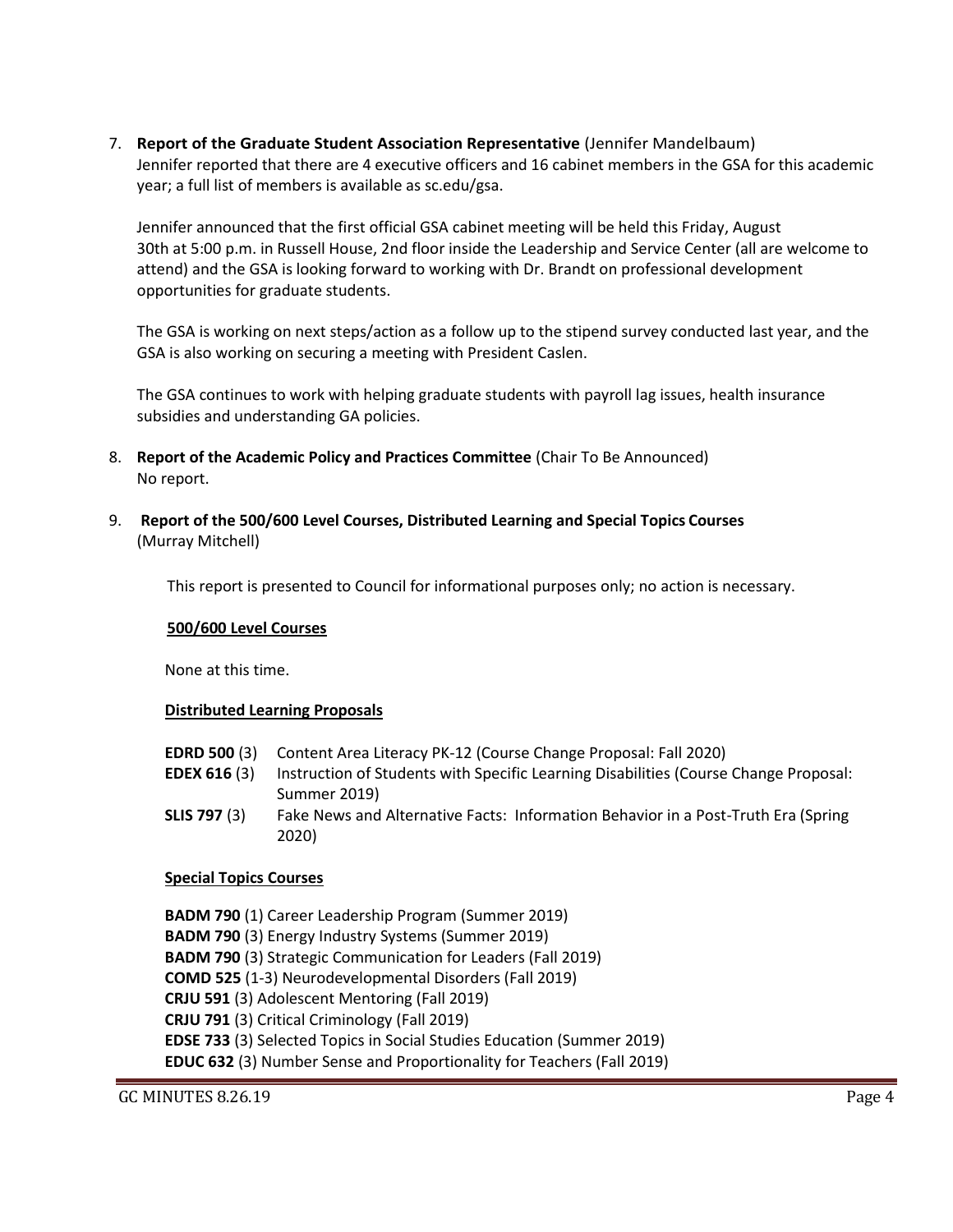- **EDUC 634** (3) Teaching the Holocaust (Summer 2019)
- **EDUC 634** (3) The Institute on Energy, Economics and the Environment: A STEM Course (Summer 2019)
- **EDUC 635** (3) Holocaust and Eastern European Study7 Tour (Summer 2019)
- **ENCP 789** (3) Topics in Entrepreneurial Engineering (Fall 2019)
- **ENHS 793** (3) Bioinformatics and Computational Biology (Fall 2019)
- **ENHS 793** (3) Phytoplankton-Nutrient Response Model Development Training (Fall 2019)
- **ENVR 501** (3) Water, Sanitation and International Development (Fall 2019)
- **EXSC 555** (3) Environmental Exercise Physiology (Spring 2020)
- **EXSC 755** (3) Applied Human Biomechanics (Spring 2020)
- **HSPM 791** (3) Current Issues in Health Systems Science (Spring 2020)
- **HSPM 791** (3) Introduction to Public Health Policy (Fall 2019)
- **HSPM 791** (3) Practical Introduction to Study Design and Impact Evaluations (Fall 2019; & SER section)
- **IBUS 790** (3) Business in Europe (Summer 2019)
- **IBUS 790** (3) Design Thinking (Fall 2019)
- **LING 805** (3) Language and Race (Fall 2019)
- **LING 805** (3) Psycholinguistics II (Fall 2019)
- **MKTG 712** (3) Sales: Process, People and Performance (Summer 2019)
- **MUED 793** (3) Experimental Research in Music (Summer 2019)
- **MUSC 787** (3) Research Methods in Music (Fall 2019)
- **PHPH 741** (3) Special Topics in Neuroscience (Fall 2019)
- **PSYC 888** (3) The Neurobiology of Meaning (Fall 2019)
- **PSYC 888** (3) Neuroimaging of Cognition (Fall 2019)
- **SOWK 768** (3) Multilevel Modeling (Summer 2019)

**SLIS 797** (3) Fake News and Alternative Facts: Information Behavior in a Post-Truth Era (Spring 2020) **WGST 796** (3) Engendering Global Capitalism (Fall 2019)

10. **Associate Graduate Faculty Nominations** (Murray Mitchell) None at this time.

## 11. **Fellowships and Scholarships Committee** (Jean Ellis)

Dr. Ellis stated that with the help of the Grad School administrators, they have worked to streamline the fellowship and scholarship application guidelines this summer. Information will be more readily available. She will distribute details later – as they are experiencing some red tape because of the new website roll out. She really appreciates the feedback from her committee members last year that helped to make these improvements possible. The committee for AY19-20 is in the process of being confirmed.

- 12. **Report of Science, Math, and Related Professional Programs Committee** (Rick Creswick) None at this time.
- 13. **R**epor**t of the Humanities, Social Sciences, Education, and Related Professional Programs Committee**  (Chair To Be Announced) None at this time.